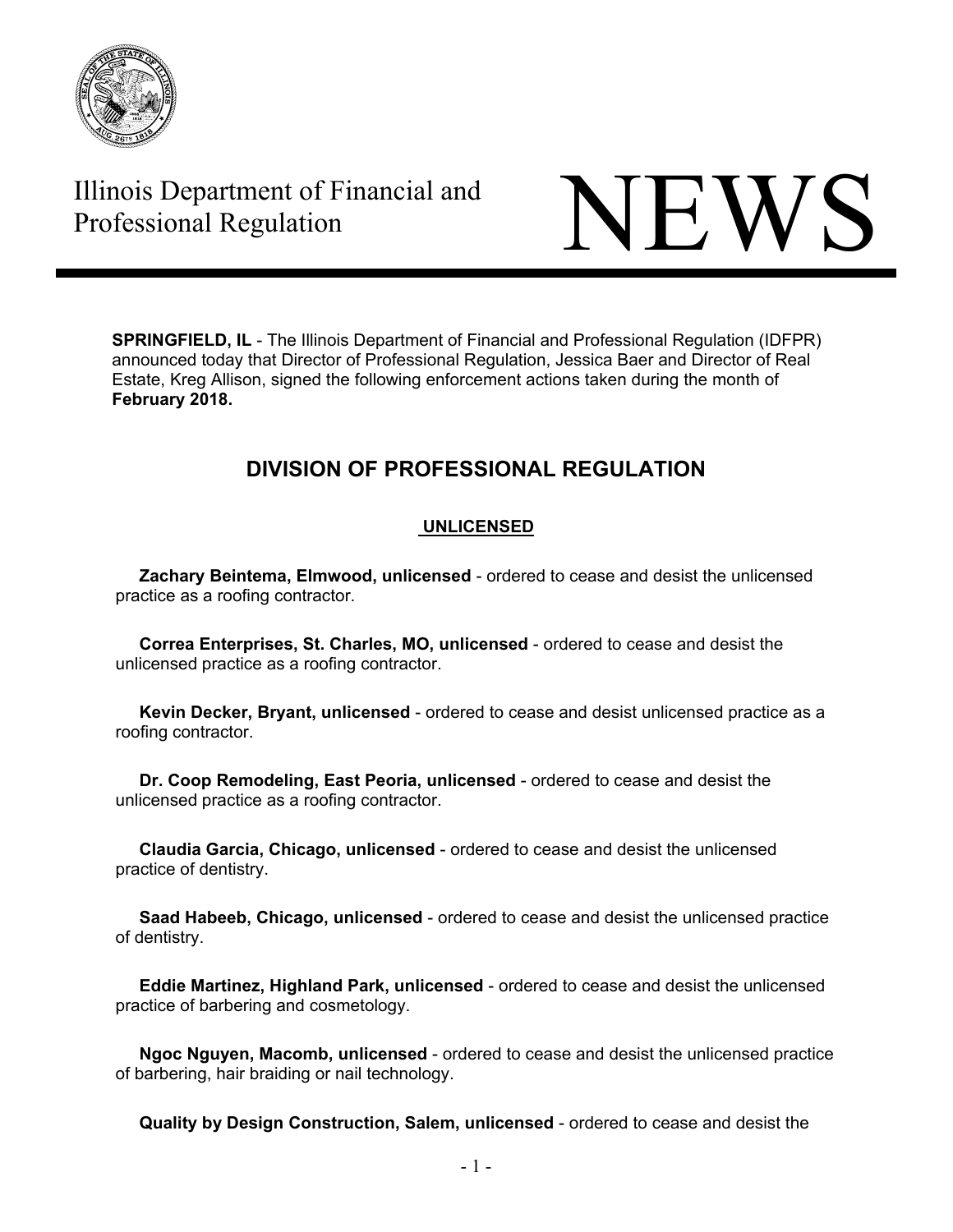unlicensed practice as a roofing contractor.

 **Quality First Construction, Coulterville, unlicensed** - ordered to cease and desist the unlicensed practice as a roofing contractor.

 **Rodrigues Siding & Roofing, LLC, Union, MO, unlicensed** - ordered to cease and desist the unlicensed practice as a roofing contractor.

 **Dorian Salinas, Grayslake, unlicensed** - ordered to cease and desist the unlicensed practice of barbering and cosmetology.

#### **BARBER, COSMETOLOGY, ESTHETICS, NAIL TECHNOLOGY AND HAIR BRAIDING**

 **Hong Van Thi Vu, Danville, 011300683** - cosmetologist license placed in refuse to renew status for being more than 30 days delinquent in the payment of child support.

 **Flando Carter, Normal, 011294591** - cosmetologist license suspended for being more than 30 days delinquent in the payment of child support.

 **Temika Coleman, Hammond, IN, 011312721** - cosmetologist license placed in refuse to renew status for engaging in unprofessional or unethical conduct.

 **Andrea Colvin, Worth, 011271293** - cosmetologist license suspended for failure to file and/or pay Illinois state income taxes.

 **Jennifer Gallagher, Glenview, 011267290** - cosmetologist license suspended for failure to file and/or pay Illinois state income taxes.

 **Fatou Mbaye, Chicago, 258000739** - licensed hair braider license suspended for failure to file and/or pay Illinois state income taxes.

 **Kendra Olson, Springfield, 011308003** - cosmetologist license suspended for failure to file and/or pay Illinois state income taxes.

 **Tina Parrish, Beloit, WI, 011293189** - cosmetologist license reprimanded and fined \$500 after exceeded scope of licensure by engaging in massage therapy practice.

 **Emelyn Rivera, Chicago, 131008172** - licensed esthetician license suspended for failure to file and/or pay Illinois state income taxes.

 **Alfredo Tellado, Chicago, 006063540** - barber license indefinitely suspended for being more than 30 days delinquent in the payment of child support.

 **Shannon Trulzsch, DeWitt, IA, 011276411** - cosmetologist license suspended for failure to file and/or pay Illinois state income taxes.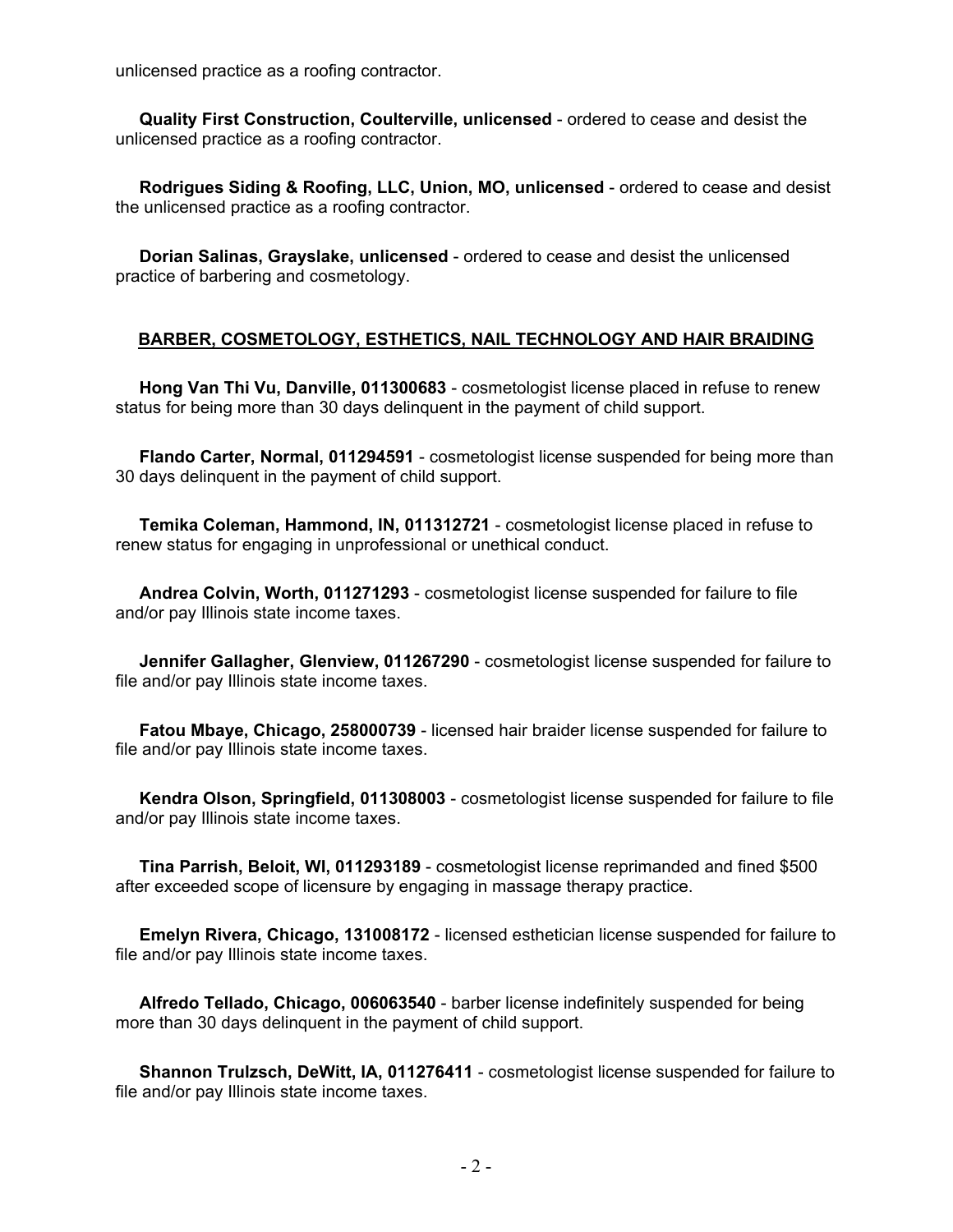**Eduardo Valle, Chicago, 011301030** - cosmetologist license suspended for failure to file and/or pay Illinois state income taxes.

 **Lucas Wood, Elgin, 006065513** - barber license issued and placed on indefinite probation for a minimum of six months and fined \$500 due to prior criminal convictions.

#### **COLLECTION AGENCY**

 **Pharus Funding, LLC, Scottsdale, AZ, 017ap3683359** - collection agency license to be issued with reprimand and fined \$1,500 based on material misstatement to Department.

 **Professional Recovery Consultants, Inc., Durham, NC, 009001647** - collection agency branch license issued with reprimand based on a sister-state discipline.

#### **DENTAL**

 **Andrea Mosley, Rock Island, 020009037** - registered dental hygienist license suspended for failure to file and/or pay Illinois state income taxes.

 **Darold Tucker, Chicago, 019018892** - dental license placed on indefinite probation for a minimum of 12 months due to failure to properly complete a root canal.

 **Stefan Turcic, Naperville, 019018617** - dental license suspended for failure to file and/or pay Illinois state income taxes.

#### **DETECTIVE, ALARM, SECURITY, FINGERPRINT VENDOR AND LOCKSMITH**

 **Carli Allen, Crest Hill, 129304345** - permanent employee registration card placed in refuse to renew status for failure to appear for a disciplinary conference.

 **Mark Berkshire, Alsip, 129327464** - permanent employee registration card placed in refuse to renew status for failure to appear for a disciplinary conference.

 **Moises Bernal, Chicago, 129420292** - permanent employee registration card issued and placed on non-reporting probation for two years due to criminal convictions and failure to report.

 **Kevin Blank, Cahokia, 129400583** - permanent employee registration card suspended for failure to file and/or pay Illinois state income taxes.

 **Charles Boyd, Chicago, 129317039** - permanent employee registration card suspended for failure to file and/or pay Illinois state income taxes.

 **Melvin Boyden, Chicago, 129045746** - permanent employee registration card suspended for failure to file and/or pay Illinois state income taxes.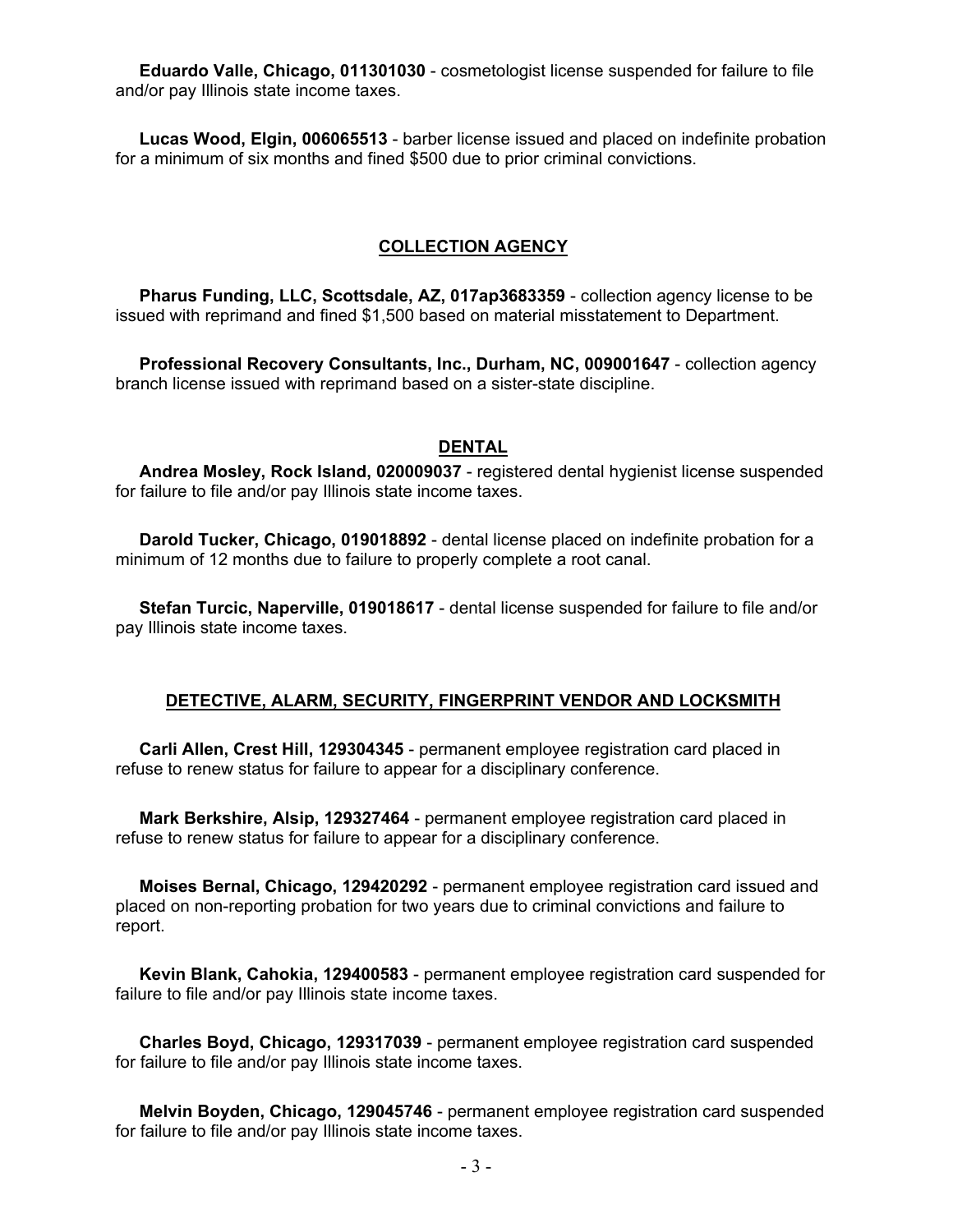**Edgar Castaneda, Cicero, 129254682** - permanent employee registration card placed in refuse to renew status for failure to appear for a disciplinary conference.

 **Monique Causey, Chicago, 129420291** - permanent employee registration card issued and placed on non-reporting probation for three years and firearm control card indefinitely prohibited, due to criminal convictions.

 **Shauntaye Clark, Oak Park, 129231000** - permanent employee registration card suspended for failure to file and/or pay Illinois state income taxes.

 **Edwin Cobb, Chicago, 129416415** - permanent employee registration card indefinitely suspended for being more than 30 days delinquent in the payment of child support.

 **Sharia Cobb, Chicago, 129315738** - permanent employee registration card suspended for failure to file and/or pay Illinois state income taxes.

 **Jermiah Coleman, Chicago, 129381765** - permanent employee registration card indefinitely suspended for being more than 30 days delinquent in the payment of child support.

 **Tina Crowder, Chicago, 129296653** - permanent employee registration card renewed on non-reporting probation for two years and firearm control card prohibited indefinitely due to criminal convictions.

 **Ronald Danielowski, Port Byron, 263000309** - registered firearm instructor license suspended for failure to file and/or pay Illinois state income taxes.

 **Shaun Davis, Calumet Park, 129375594** - permanent employee registration card indefinitely suspended for being more than 30 days delinquent in the payment of child support.

 **Emmanuel Denniston, Normal, 129388703** - permanent employee registration card on non-reporting probation for two years due to criminal convictions and failure to report.

 **Caprece Dixon, Chicago, 129390196** - permanent employee registration card suspended for failure to file and/or pay Illinois state income taxes.

 **David Ellis, Chicago, 129302292** - permanent employee registration card suspended for failure to file and/or pay Illinois state income taxes.

 **Charles Eskra, Monee, 129272194** - permanent employee registration card suspended for failure to file and/or pay Illinois state income taxes.

 **Bryan Fiege, Oswego, 129305617** - permanent employee registration card suspended for being more than 30 days delinquent in the payment of child support.

**Donald Garner, Springfield, 129391025** - permanent employee registration card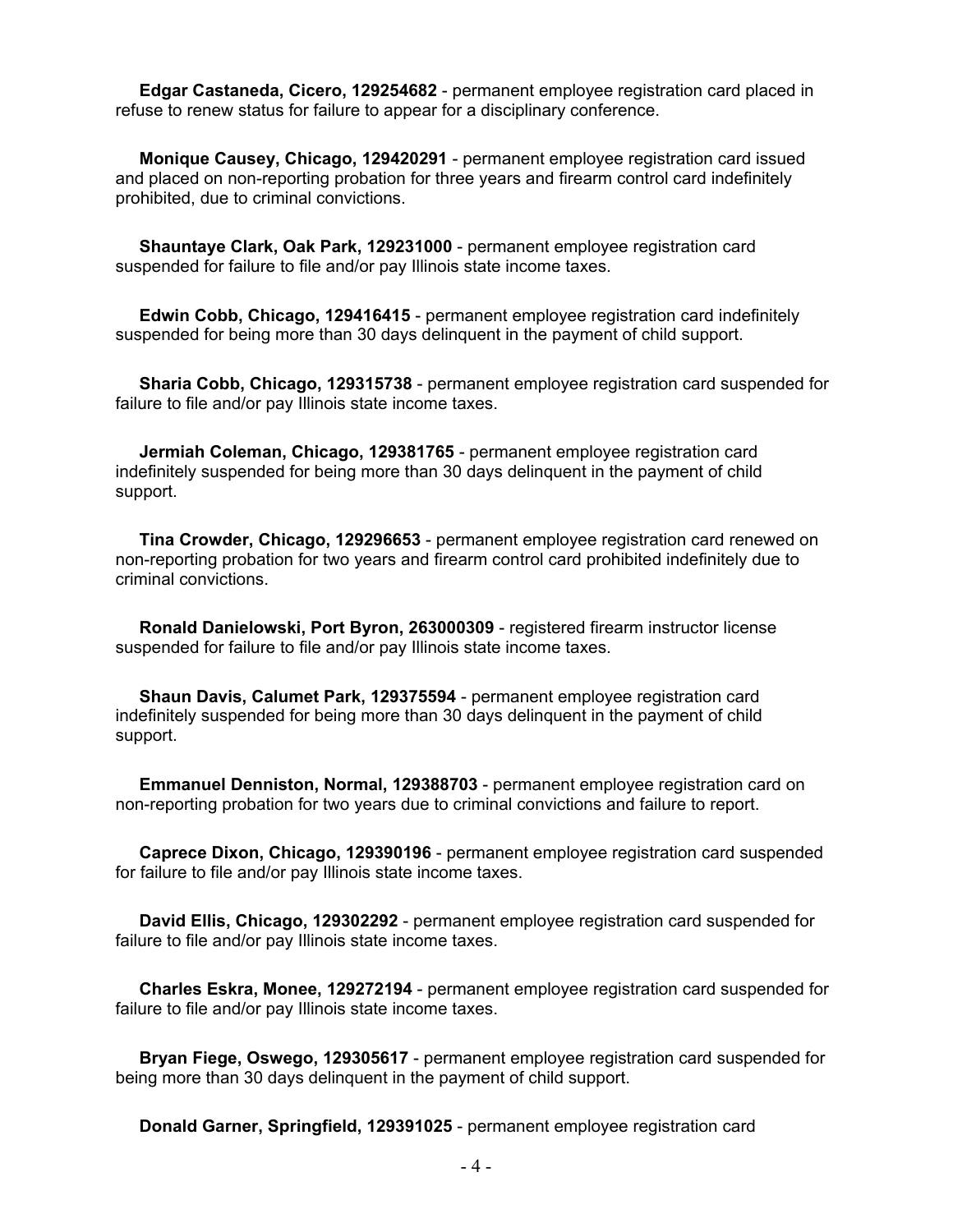indefinitely suspended for being more than 30 days delinquent in the payment of child support.

 **John Glee, Glenwood, 129311839** - permanent employee registration card suspended for failure to file and/or pay Illinois state income taxes.

 **Isiaih Hall, Waukegan, 129411462** - permanent employee registration card indefinitely suspended for being more than 30 days delinquent in the payment of child support.

 **Delores Hall, Chicago, 129399397** - permanent employee registration card suspended for failure to file and/or pay Illinois state income taxes.

 **Scott Helms, Bartonville, 129123665** - permanent employee registration card and firearm control card, **229079393**, both placed on non-reporting probation for one year due to failure to report criminal arrest.

 **Carl Hill, Chicago, 129243719** - permanent employee registration card suspended for failure to file and/or pay Illinois state income taxes.

 **Corey Holliday, Chicago, 129258594** - permanent employee registration card suspended for failure to file and/or pay Illinois state income taxes.

 **Marcus House, Matteson, 129348441** - permanent employee registration card placed on non-reporting probation for two years and firearm control card shall be prohibited for two years due to criminal conviction.

 **Antron Hughes, Calumet City, 129340802** - permanent employee registration card suspended for failure to file and/or pay Illinois state income taxes.

 **Demetrius Ivy, Aurora, 129332418** - permanent employee registration card placed in refuse to renew status for failure to appear for a disciplinary conference.

 **Anthony Jackson, Chicago, 129416868** - permanent employee registration card indefinitely suspended for being more than 30 days delinquent in the payment of child support.

 **Jerome Jamison, Chicago, 129298055** - permanent employee registration card placed on non-reporting probation for five years and firearm control card, **22973757** revoked due to criminal conviction and failure to report.

 **Barbara Johnson, Calumet Park, 129237998** - permanent employee registration card suspended for failure to file and/or pay Illinois state income taxes.

 **Lamar Johnson, Chicago, 129241265** - permanent employee registration card suspended for failure to file and/or pay Illinois state income taxes.

 **Robert Jones, Chicago, 129420293** - permanent employee registration card issued and placed on non-reporting probation for one year due to criminal convictions and failure to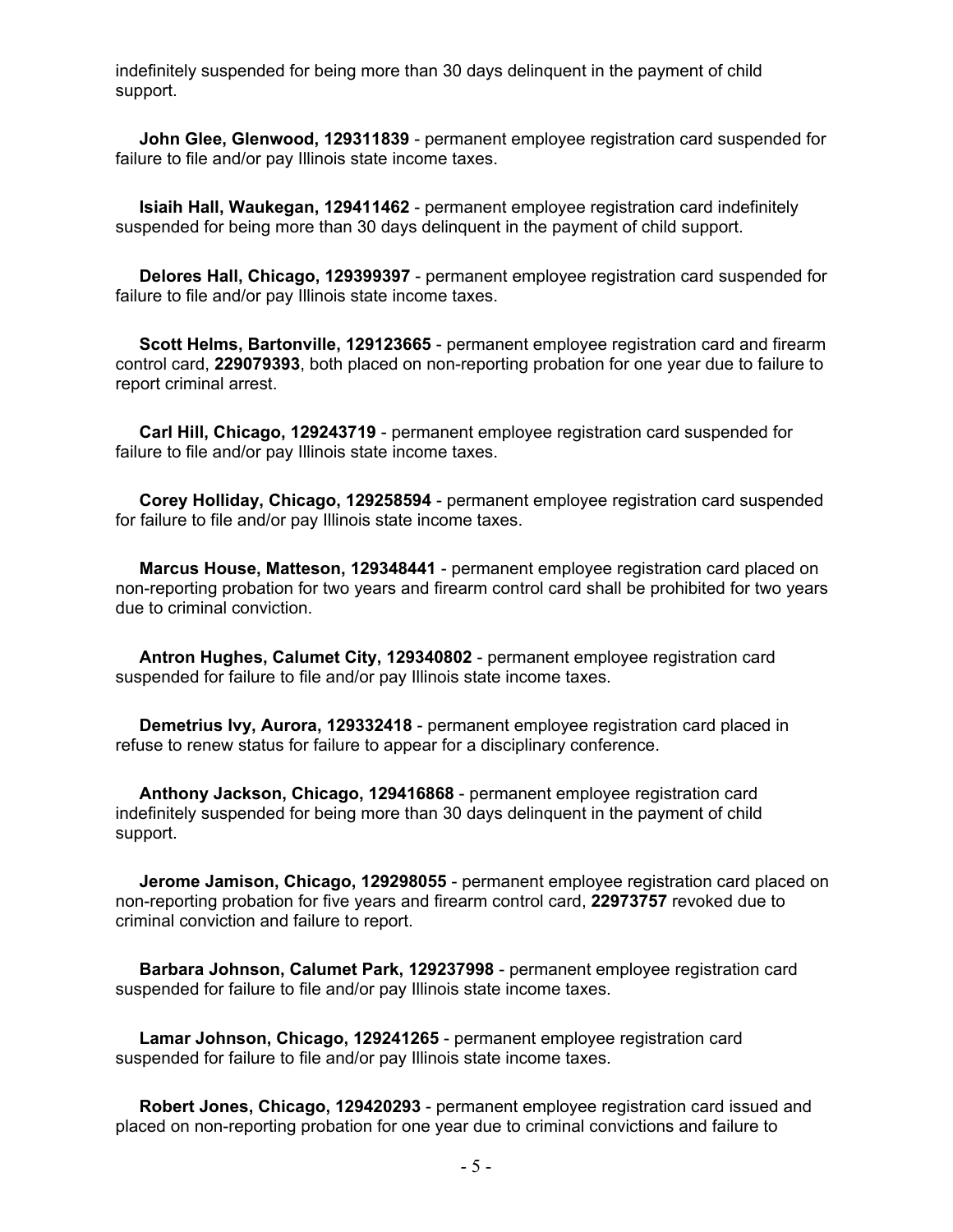report.

 **Kenneth Jordan, Chicago, 129354771** - permanent employee registration card placed in refuse to renew status for failure to appear for a disciplinary conference.

 **Mersada Krupic, Countryside, 129269637** - permanent employee registration card placed in refuse to renew status for failure to appear for a disciplinary conference.

 **Stanley Krzak, Bellwood, 129382249** - permanent employee registration card placed in refuse to renew status for failure to appear for a disciplinary conference.

 **Donald Lawrence, Chicago, 129214521** - permanent employee registration card suspended for failure to file and/or pay Illinois state income taxes.

 **Anthony Mack, Berwyn, 129app3654941** - permanent employee registration card issued and placed on non-reporting probation for one year due to criminal conviction.

 **Trevor Matthei, Schaumburg, 129396730** - permanent employee registration card placed on non-reporting probation for two years due to criminal conviction and failure to report.

 **Penny McCline, Chicago, 129225499** - permanent employee registration card suspended for failure to file and/or pay Illinois state income taxes.

 **Calvin McCondichie, Chicago, 129420294** - permanent employee registration card issued and placed on non-reporting probation for two years due to criminal convictions and failure to report.

 **Larry McGee, Romeoville, 129420295** - permanent employee registration card issued and placed on non-reporting probation for one year due to criminal convictions.

 **Perry McNeal, Chicago, 129301020** - permanent employee registration card suspended for failure to file and/or pay Illinois state income taxes.

 **Adam Mowery, Morris, 129223008** - permanent employee registration card placed in refuse to renew status for failure to appear for a disciplinary conference.

 **Fernando Munoz, Cicero, 129420296** - permanent employee registration card issued and placed on non-reporting probation for two years due to criminal convictions and failure to report.

 **Jesus Nevarez, Cicero, 129387305** - permanent employee registration card suspended for being more than 30 days delinquent in the payment of child support.

 **Rafael Ochoa, Chicago, 129402761** - permanent employee registration card indefinitely suspended for being more than 30 days delinquent in the payment of child support.

 **Joseph Palumbo, Hoffman Estates, 129242099** - permanent employee registration card placed on non-reporting probation for two years and fined \$5,000 for acting as a Private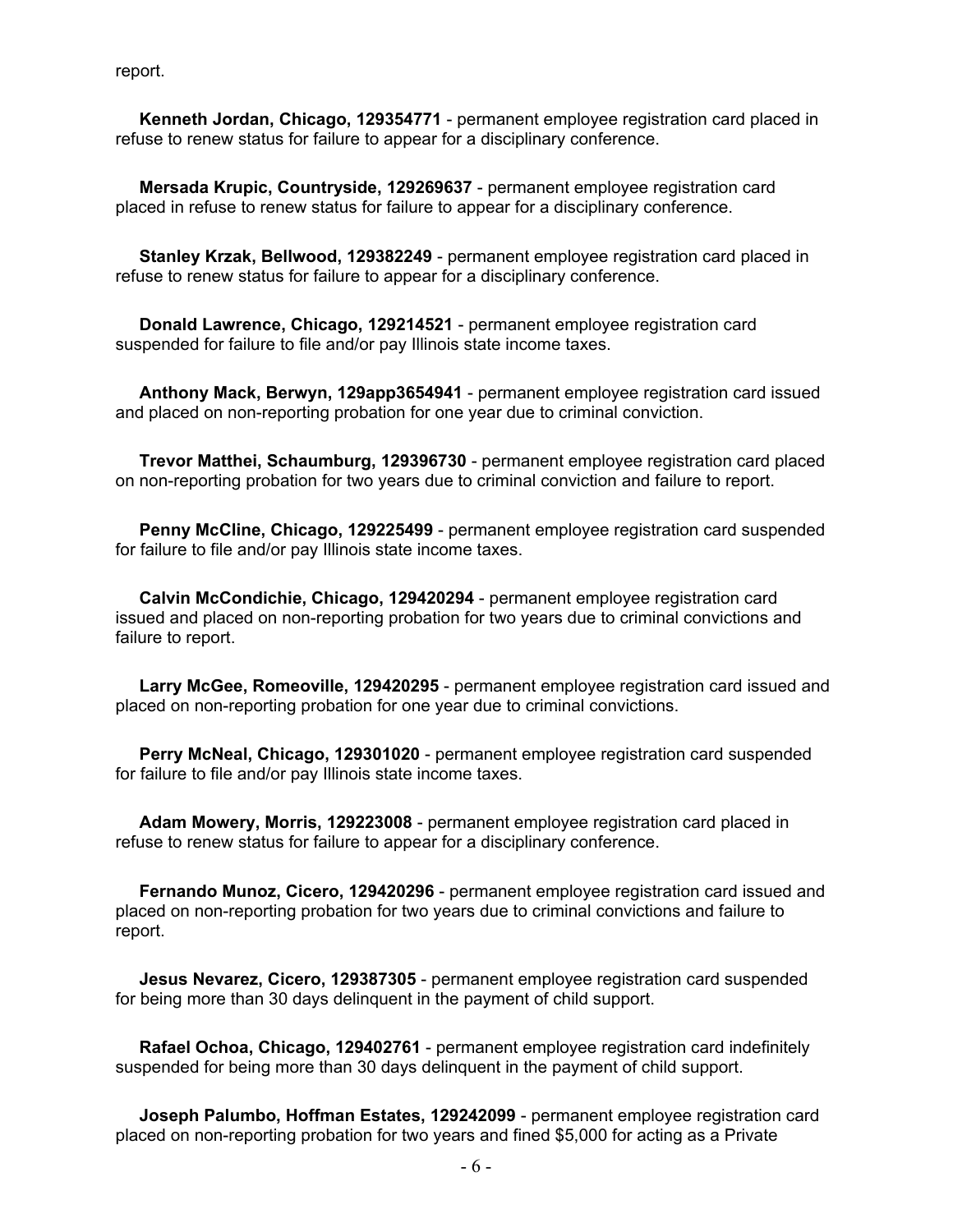Security Contractor/Agency without proper licensure.

 **Raphael Powell, Chicago, 129300085** - permanent employee registration card placed in refuse to renew status for failure to appear for a disciplinary conference.

 **Donald Roberts, Chicago, 129025513** - permanent employee registration card suspended for failure to file and/or pay Illinois state income taxes.

 **Kenneth Rufus, Chicago, 129420299** - permanent employee registration card issued and placed on non-reporting probation for three years due to criminal convictions and failure to report.

 **Carolyn Rule, Chicago, 129330826** - permanent employee registration card suspended for failure to file and/or pay Illinois state income taxes.

 **Curletha Sanders, Chicago, 129420300** - permanent employee registration card issued and placed on non-reporting probation for two years due to criminal convictions and failure to report.

 **Mark Sledge, Chicago, 129420301** - permanent employee registration card issued and placed on non-reporting probation for five years due to criminal convictions and failure to report.

 **Dwight Smith, Chicago, 129135859** - permanent employee registration card suspended for failure to file and/or pay Illinois state income taxes.

 **Jimmy Smith, Chicago, 129421104** - permanent employee registration card issued and placed on non-reporting probation for three years and firearm control card shall be prohibited indefinitely due to criminal conviction.

 **Edna Stidhum, Chicago, 129304712** - permanent employee registration card suspended for failure to file and/or pay Illinois state income taxes.

 **John Toledo, Evanston, 129277887** - permanent employee registration card suspended for failure to file and/or pay Illinois state income taxes.

 **Neil Trisilla, Plainfield, 129382301** - permanent employee registration card suspended for failure to file and/or pay Illinois state income taxes.

 **Marlo Tucker, Millstadt, 129316898** - permanent employee registration card suspended for failure to file and/or pay Illinois state income taxes.

 **Brian Tutton, Hillside, 129331958** - permanent employee registration card placed in refuse to renew status for failure to appear for a disciplinary conference.

 **Michael Wallace, Chicago, 129400113** - permanent employee registration card placed in refuse to renew status for failure to report an arrest and plea of guilty for resisting a peace officer.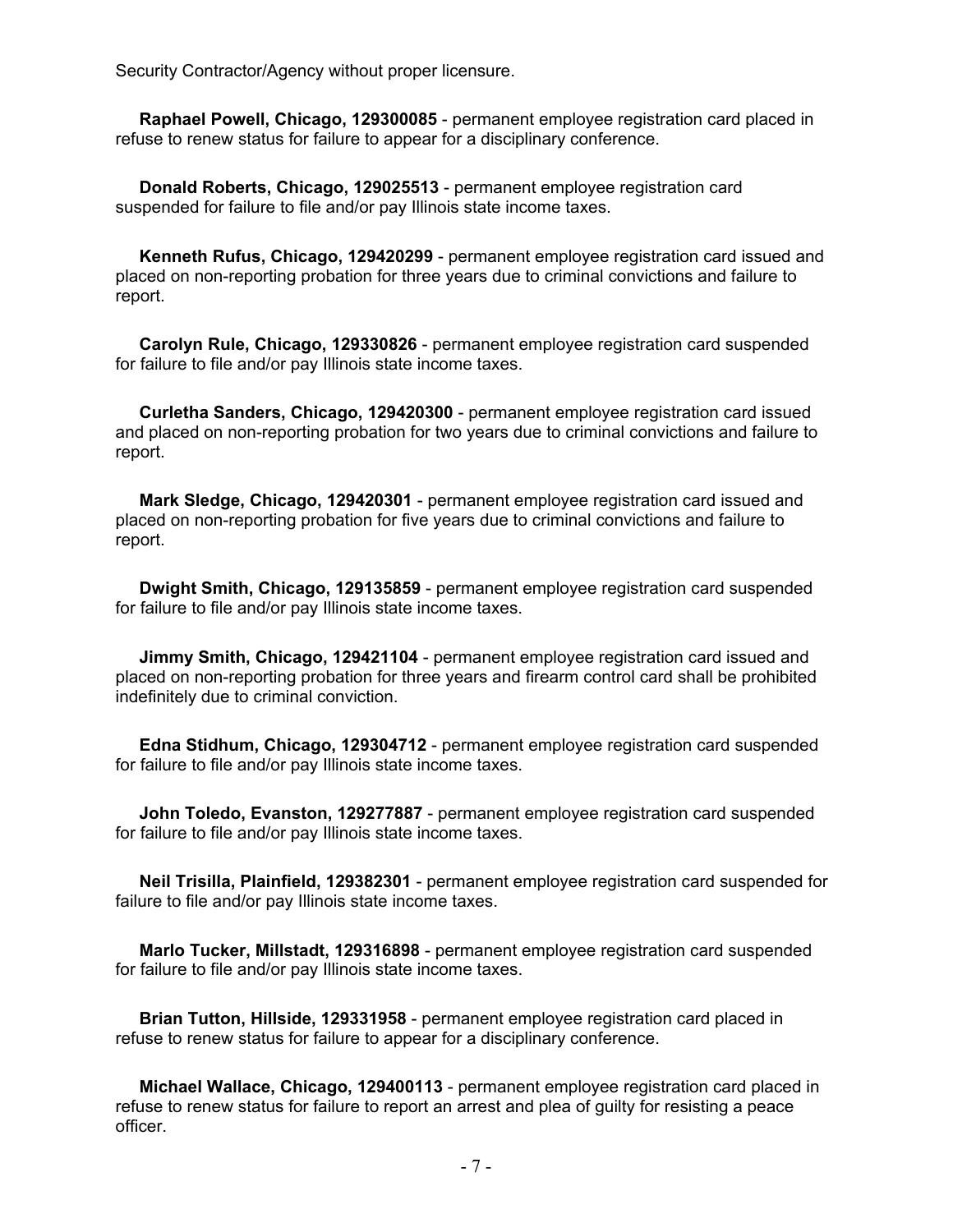**Darrel Ward, Chicago, 129373288** - permanent employee registration card and firearm control card, 229081631, placed in refuse to renew status for failure to appear for a disciplinary conference.

 **Cora Washington, Chicago, 129281377** - permanent employee registration card placed in refuse to renew status for failure to appear for a disciplinary conference.

 **Tari Weatherspoon, Maywood, 129420302** - permanent employee registration card issued and placed on non-reporting probation for three years due to criminal convictions and failure to report.

 **Juan Wells, Chicago, 129349053** - permanent employee registration card placed in refuse to renew status for failure to appear for a disciplinary conference.

 **Derek Wilder, Chicago, 129396286** - permanent employee registration card and firearm control card, 228081568, placed in refuse to renew status for failure to appear for a disciplinary conference.

 **Jade Willis, Chicago, 129391866** - permanent employee registration card placed in refuse to renew status for failure to report an arrest and conviction for resisting a peace officer.

 **Addem Wynstra, Capron, 129336188** - permanent employee registration card placed in refuse to renew status for failure to appear for a disciplinary conference.

 **Pavonna Young, Chicago Heights, 129220122** - permanent employee registration card suspended for failure to file and/or pay Illinois state income taxes.

 **Frank Zalka, Chicago, 129344202** - permanent employee registration card placed in refuse to renew status for failure to appear for a disciplinary conference.

#### **FUNERAL DIRECTOR/EMBALMER**

 **Raymond Ackerman, DeWitt, IA, 034015582** - funeral director and embalmer license reprimanded and fined \$2,000 for failing to file a death certificate prior to transporting the body out of the State of Illinois.

 **Noelle Olivier, Chicago, 034016047** - funeral director and embalmer license suspended for failure to file and/or pay Illinois state income taxes.

 **Randy Wallace, Chicago, 034014334** - funeral director license suspended for being more than 30 days delinquent in the payment of child support.

#### **IL ROOFING CONTRACTORS**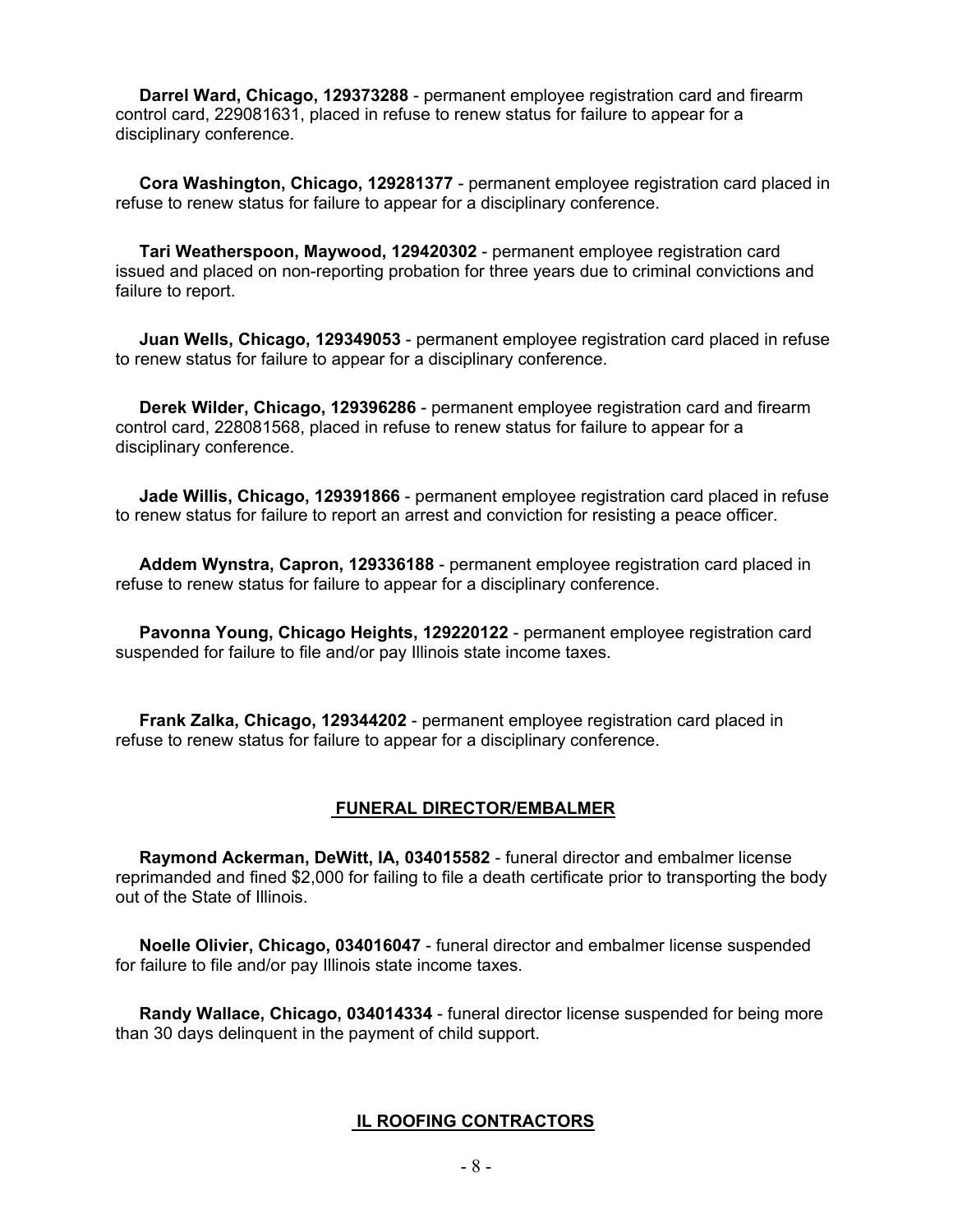**A.B. Edward Enterprises, Inc., Wheeling, 104014825** - roofing contractor license reprimanded and fined \$2,500 for aiding and assisting the unlicensed practice of roofing in the state of Illinois.

 **Dave Anderson Construction, Inc., Smithton, 104015376** - roofing contractor license reprimanded and fined \$5,000 and **David A. Anderson, Smithton, 105005452**, roofing qualifying party designation, fined \$5,000 based on aiding and assisting unlicensed practice, failing to respond to a written Department information request, and unprofessional conduct.

 **Home Exterior Decorating, Inc., Northbrook, 104010272** - roofing contractor license reprimanded and fined \$500 based on failure to respond to a Department written information request.

 **James Hurley, Plano, 104013221** - roofing contractor license suspended for failure to file and/or pay Illinois state income taxes.

 **One Source Roofing & Maintenance LLC, Richmond, 104014849** - roofing contractor license suspended for failure to file and/or pay Illinois state income taxes.

 **Owen & Sons Roofing, Mattoon, 104017818** - roofing contractor license reprimanded and fined \$1,000 after practiced prior to licensure.

#### **MASSAGE THERAPY**

 **Dehua Fan, Carol Stream, 227011372** - massage therapist license revoked as result of pleading guilty and being convicted in November 2015 of criminal misdemeanor charge for Battery and Public Indecency-Lewd Exposure directly related to massage for compensation practice and in June 2017 of a criminal misdemeanor charge for Practice or Aiding unlicensed massage for compensation practice.

 **Matthew Gentle, Lincolnwood, 227008264** - massage therapist license placed in refuse to renew status for offering traditional Chinese medicine services without being a certified practitioner approved by the American Organization of Bodywork Therapies, and for falsely holding out to the public as a "LMT" on his employer's website while on an expired license.

 **Shannon Liss, Woodridge, 227009964** - massage therapist license suspended for failure to file and/or pay Illinois state income taxes.

 **Johnny Luna, Western Springs, 227015490** - massage therapist license placed on probation for two years because of pleading guilty to criminal misdemeanor charge for Battery directly related to massage for compensation practice.

#### **MEDICAL**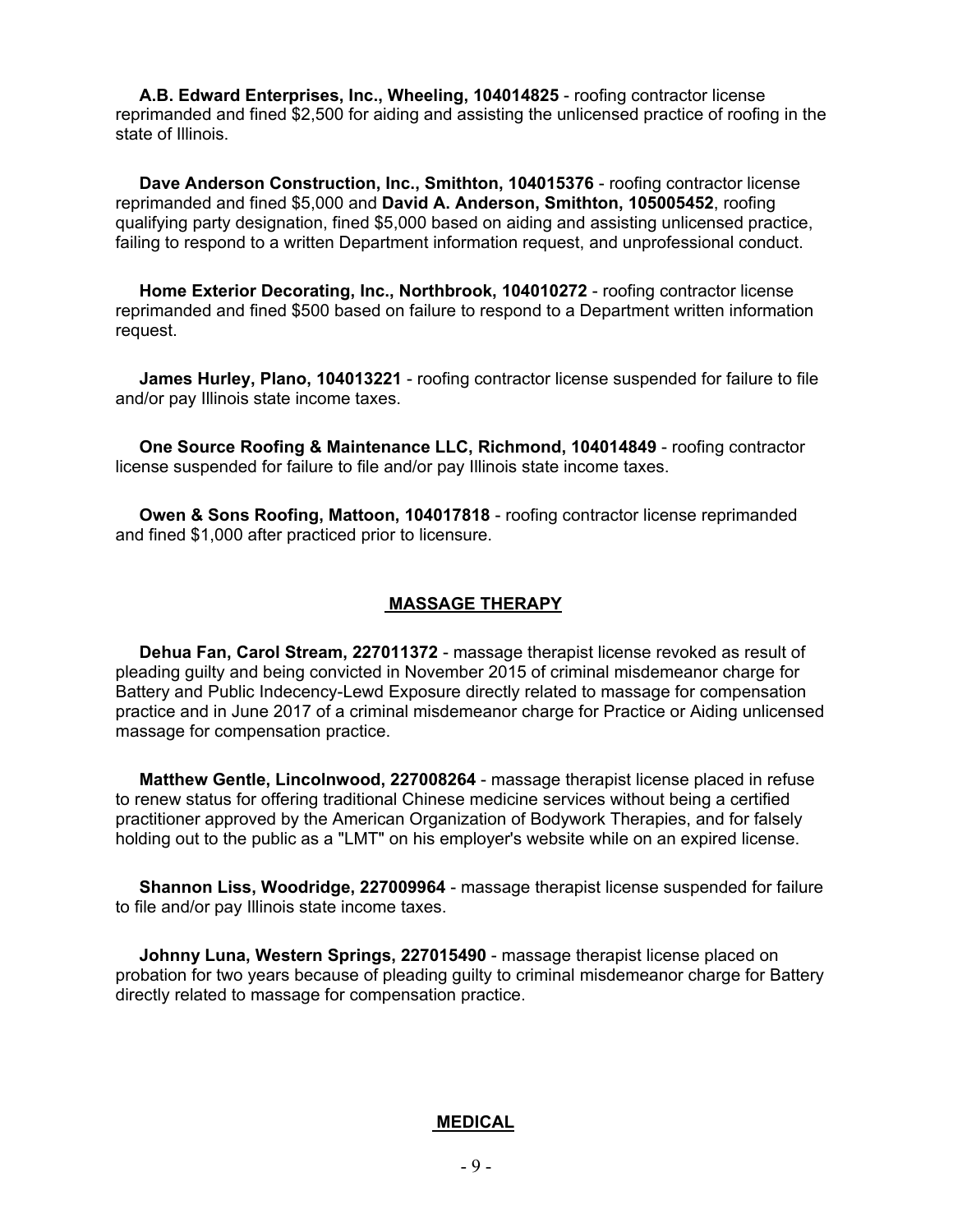**Dana Baldino, Pingree Grove, 038011528** - chiropractor license suspended for failure to file and/or pay Illinois state income taxes.

 **H Michael Cody, Fox River Grove, 038007452** - chiropractor license restored from probation and placed on permanent inactive status because he was named in an indicated report by the Department of Children and Family Services for child abuse.

 **David Mooth, Carlyle, 036093809** - physician and surgeon license suspended for failure to file and/or pay Illinois state income taxes.

 **Gregory Randle, Glen Carbon, 036085968** - physician and surgeon license suspended for failure to file and/or pay Illinois state income taxes.

 **Dov Rapoport, Lake Placid, NY, 036145340** - physician and surgeon license to be issued with reprimand for allegations related to a sister-state discipline in the states of Alaska, Washington and New York.

 **Mark Stossel, Chicago, 036083181** - physician and surgeon license reprimanded and must complete 10 hours of pre-approved Category I continuing medical education credits related to pediatric musculosketal infections due to Respondent's failure to diagnose arthritis and MRSA in the knee of a juvenile patient.

#### **MEDICAL CANNABIS**

 **Arianna Domijan, Skokie, 282675835** - registered-agent-in-charge license suspended for 14 months for diverting medical cannabis by means of purchasing medical cannabis products from other patient employees on several occasions between on or about October of 2016 through December of 2016, and in May of 2017.

#### **NURSING**

 **Gina Allison, East Moline, 041281548** - registered nurse license fined \$100 due a sisterstate discipline in the state of Iowa.

 **Patricia Banske, Calumet City, 041278167** - registered nurse license indefinitely suspended based on a sister-state discipline in the state of Indiana for substance abuse.

 **Sherwonna Barron, Woodridge, 041331885** - registered nurse license suspended for failure to file and/or pay Illinois state income taxes.

 **Tishawn A Bentley, Chicago, 041343789** – registered nurse license suspended for failure to file and/or pay Illinois state income taxes.

 **Tamara Bond, Florissant, MO, 041435017** - registered nurse license suspended for failure to file and/or pay Illinois state income taxes.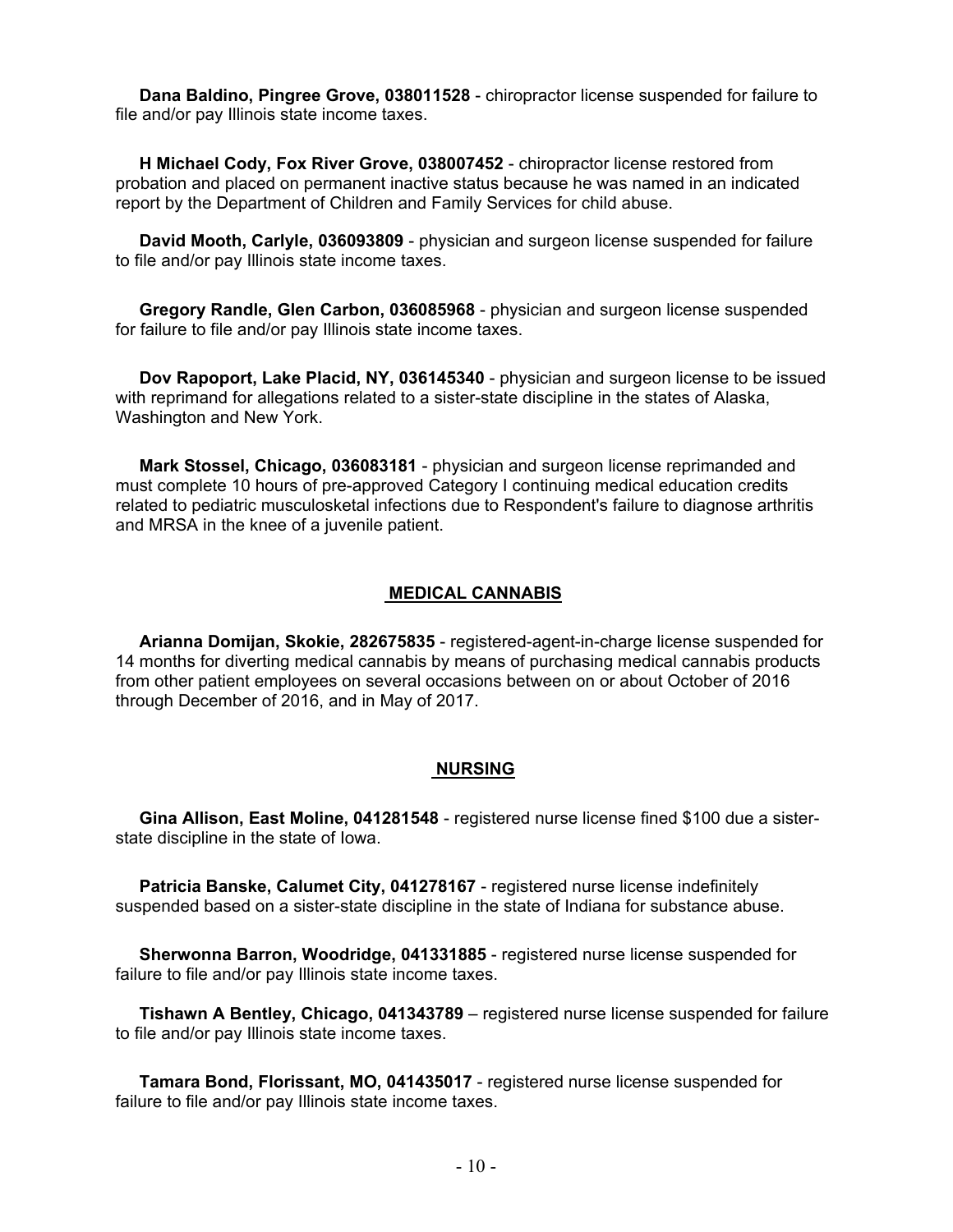**Beverly Brown, Aurora, 041217400** - registered nurse license suspended for failure to file and/or pay Illinois state income taxes.

 **Lora Christer, Pana, 041340747** - registered nurse license reprimanded due to failing to report being terminated by her employer to the Department.

 **Tara Cook, Galesburg, 043111843** - licensed practical nurse license placed in refuse to renew status for having tested positive for substances at a facility in the state of Illinois.

 **Shatana Johnson, Hazel Crest, 043105452** - licensed practical nurse license suspended for failure to file and/or pay Illinois state income taxes.

 **Rupneet Kaur, Addison, 041420967** - registered nurse license suspended for failure to file and/or pay Illinois state income taxes.

 **Carcynthia Lee-Allen, Kankakee, 043086121** - licensed practical nurse license suspended for failure to file and/or pay Illinois state income taxes.

 **Rebecca Liley, Collinsville, 043075854** - licensed practical nurse license reprimanded after Respondent self-reported that she pled guilty to Possession of a Controlled Substance.

 **Erin March, Luray, MO, 041418584** - registered nurse license reprimanded due to sisterstate discipline in Missouri.

 **Catlin Masteller, Davenport, IA, 041435039** - registered nurse license reprimanded due to her failing to properly document the administration and waste of narcotics.

 **Gaile Moore, Grayville, 043119384** - licensed practical license reprimanded for verbal abuse of patients.

 **Pilar M Nadres, Bolingbrook, 041257164** – registered nurse license suspended for failure to file and/or pay Illinois state income taxes.

 **Brigitte Oliver-Loyd, Hazel Crest, 043114854** - licensed practical nurse license suspended for failure to file and/or pay Illinois state income taxes.

 **David Paulsen, Albuquerque, NM, 041332996** - registered nurse license suspended for failure to file and/or pay Illinois state income taxes.

 **Jean Puorro, Plano, 041370319** - registered nurse license indefinitely suspended after her New Jersey nursing license was indefinitely suspended by the New Jersey Board of Nursing.

 **Erika Racich, Anniston, AL, 043103571** - licensed practical nurse revoked for a sisterstate discipline.

 **Courtney Richardson, Jacksonville, FL, 043125318** - licensed practical nurse license issued and placed on probation on three years after pled guilty to and was sentenced to probation/supervised release for Conspiracy to Distribute Marijuana.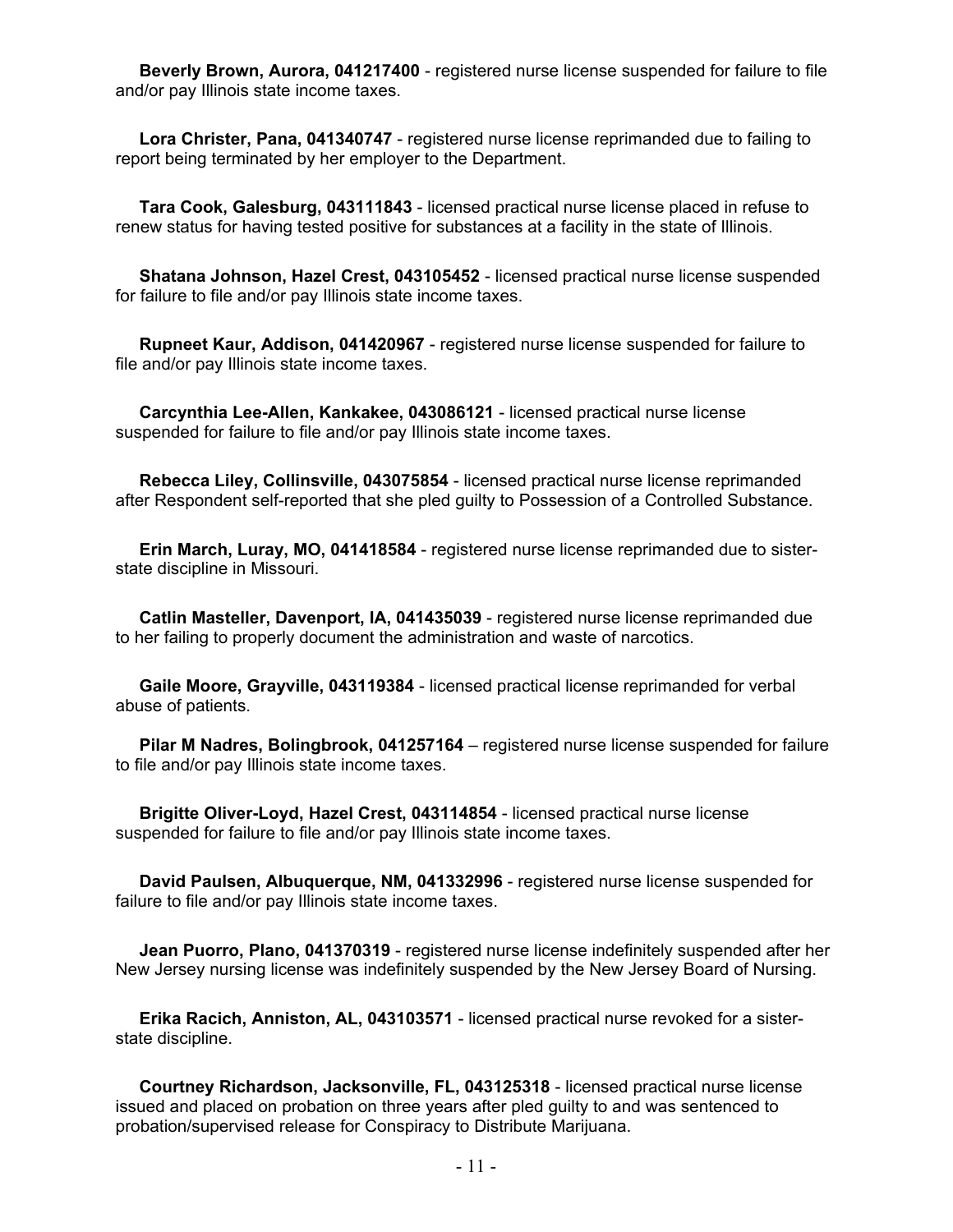**Lynsey Runyon, Olney, 043115437** - licensed practical nurse license indefinitely suspended for a minimum of two years effective retroactive to September 14, 2017 for having pled guilty to, and having been found guilty of, Battery, a Class A Misdemeanor. The incident occurred at a correctional facility in the State of Illinois where she was employed as a practical nurse.

 **Louis Savoia, Homer Glen, 041313417** - registered nurse license placed on indefinite probation for a minimum of three years due to his engaging in the diversion of substances.

 **Pamela Stearns, South Chicago Height, 043086203** - licensed practical nurse license suspended for failure to file and/or pay Illinois state income taxes.

 **Edwin Stuckey, Frankfort, 043106333** - licensed practical nurse license restored to probation for six months.

 **Deborah Tracy, Olney, 043064107** - licensed practical nurse license indefinitely suspended for a minimum of six months for a misdemeanor theft conviction that involved theft from residents while employed at a facility in the state of Illinois.

 **Suzanne Vistine, Belvidere, 041336003** - registered nurse license indefinitely suspended for a minimum of 90 days due to her failing a drug screen, failing to properly document the administration or waste of narcotics, and failing to report a termination to the Department.

 **Paul Wilcut, Marion, 041377972** - registered nurse license placed on indefinite probation for a minimum of two years for diversion of controlled substances from a facility in the state of Illinois.

 **Carol Wilson, Tempe, AZ, 041227942** - registered nurse license revoked for a sister-state discipline from the state of Arizona.

 **Martha York, Indianapolis, IN, 041274694** - registered nurse license placed refuse to renew status for a sister-state discipline.

 **Jeannie Zembrzuski, Minooka, 041297280** - registered nurse license automatically, indefinitely suspended for a minimum for 12 months for a violation of the terms or conditions of a Consent Order.

#### **NURSING HOME ADMINISTRATOR**

 **Carrie DiPaolo, Arlington Heights, 044005473** - licensed nursing home administrator license suspended for failure to file and/or pay Illinois state income taxes.

#### **PHARMACY**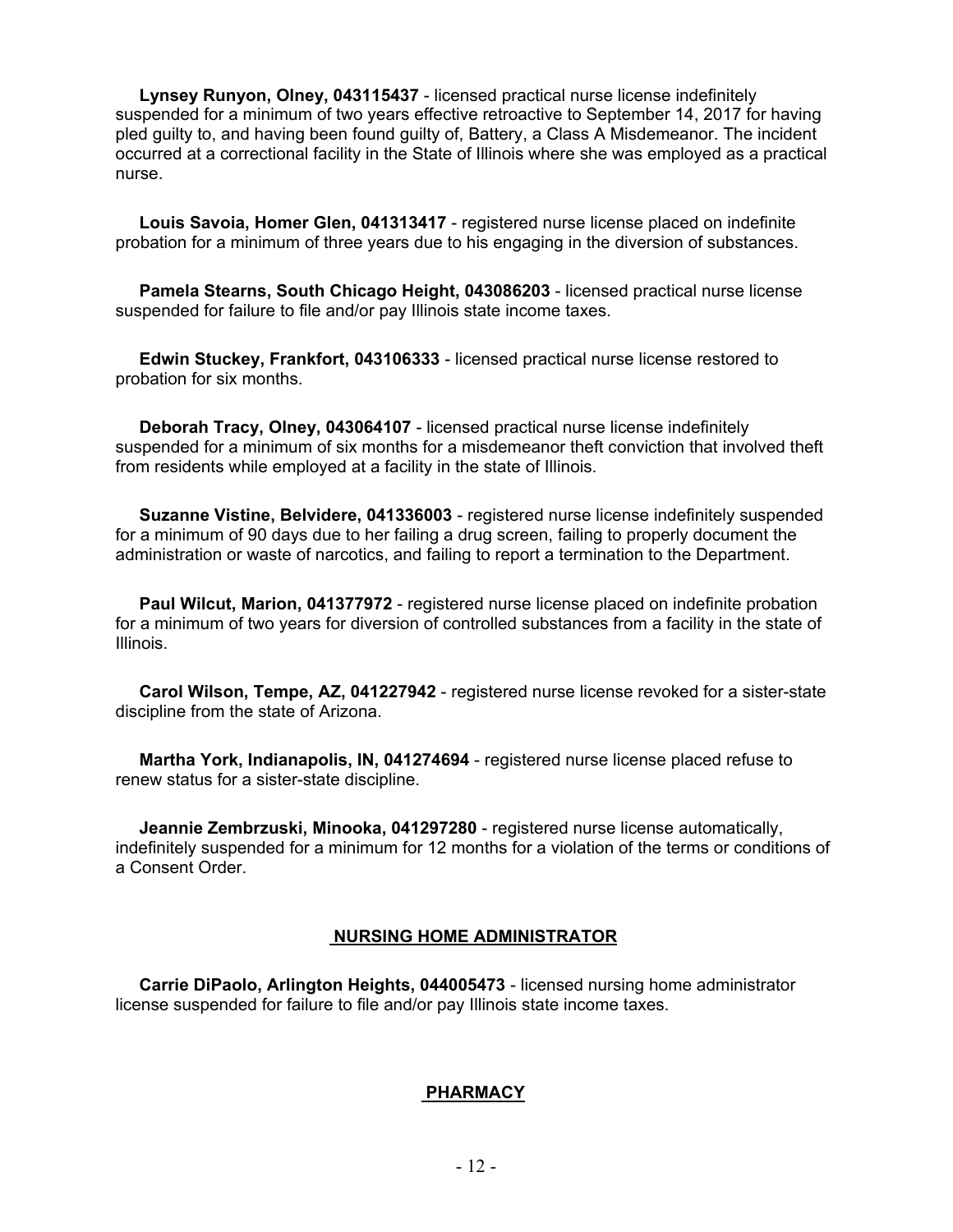**Capital Wholesale Drug Co, Columbus, OH, 004002056** - wholesale drug distributor license reprimanded due to sister-state discipline by the state of Ohio.

 **Factor Support Network Pharmacy Inc., Camarillo, CA, 054018871** - pharmacy license fined \$10,000 due to sister-state discipline in the states of Colorado, Texas and Colorado.

 **Healthscripts of America - Kansas City LLC, Kansas City, MO, 054019373** - pharmacy license indefinitely suspended due to their failure to respond to Department requests for information.

 **Infinite Health Solutions Inc., Irvine, CA, 054019559** - pharmacy license indefinitely suspended due to their failure to respond to Department requests for information.

 **Medvantx Pharmacy Services, Sioux Falls, SD, 054015350** - pharmacy license fined \$15,000 for operating on a non-renewed and expired controlled substance license and for failing to disclose previous sister-state disciplinary actions on application forms submitted to the Department.

 **Gina Moreno, Chicago, 049226358** - pharmacy technician license voluntarily, permanently surrendered for diverting controlled substances.

 **Taryn Pasquinelli, Kankakee, 049138551** - pharmacy technician license placed in refuse to renew status due to her forging and filling multiple prescriptions for controlled substances.

 **Justin Priess, Hudson, 049244934** - pharmacy technician license revoked due to his entering a plea of guilty to a misdemeanor offense of which an essential element is dishonesty.

 **Natalia Skolarus, Burbank, 049251102** - pharmacy technician license placed in refuse to renew status due to her engaging in the diversion of controlled substances.

 **Diamond Sohol, Plainfield, 049248825** - pharmacy technician license voluntarily, permanently surrendered for diverting a controlled substance.

 **Arriana West, Merrillville, IN, 049239268** - pharmacy technician license indefinitely suspended for a minimum of one year for diversion of controlled substances.

#### **PROFESSIONAL COUNSELOR**

 **Galenos Pilafas, Chicago, 178009815** - licensed professional counselor license suspended for failure to file and/or pay Illinois state income taxes.

#### **PROFESSIONAL ENGINEERS**

**Daniel Black, Darien, 061032321** - enrolled professional engineer intern license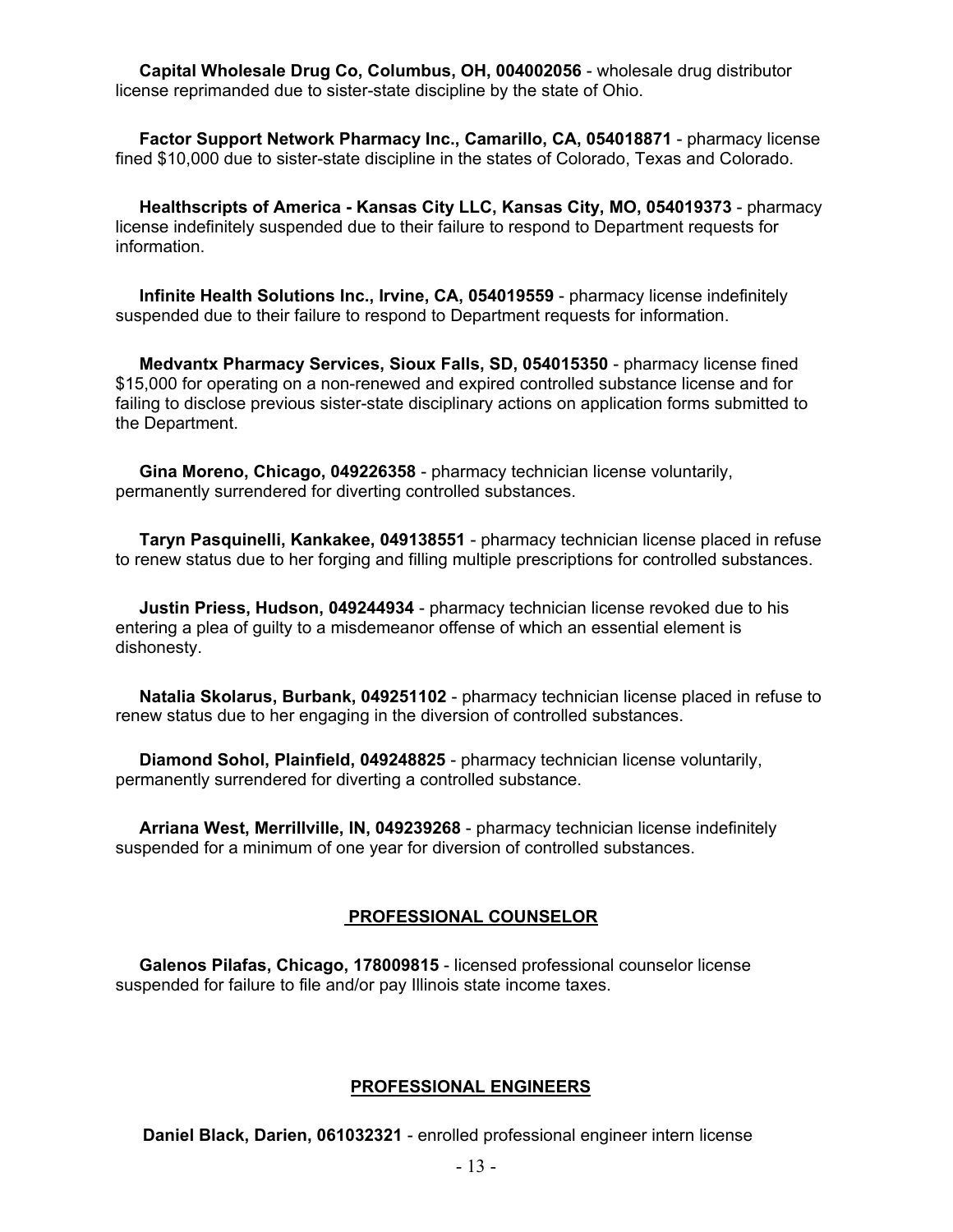suspended for failure to file and/or pay Illinois state income taxes.

#### **PUBLIC ACCOUNTANT**

 **Steven Atterbury, Rockton, 065018583** - licensed certified public accountant license reprimanded because of performing accountancy activities without first notifying the Illinois Peer Review Administrator within 30 days of accepting the public accounting engagement and undergoing a peer review within 18 months after the end of the period covered by the public accounting engagements.

 **Gregory Bednar, Glenview, 065023340** - licensed certified public accountant license indefinitely suspended for a minimum of three years because of September 9, 2016 Securities Exchange Commission (SEC) sanction order for violations of SEC Acts and Rules related to lack of audit privileges and engaging in improper professional conduct, which resulted in denying Mr. Bednar SEC practice privileges for a minimum of three years.

 **Mark Gasbarra, Evanston, 065104791** - licensed certified public accountant license suspended for failure to file and/or pay Illinois state income taxes.

#### **SHORTHAND REPORTER**

 **Mary Kay Andriopoulos, Elk Grove Village, 084002248** - certified shorthand reporter license suspended for failure to file and/or pay Illinois state income taxes.

#### **SOCIAL WORKER**

 **Marilyn Medow, Palos Hills, 149000969** - licensed clinical social worker license suspended for failure to file and/or pay Illinois state income taxes.

#### **SPEECH-LANGUAGE PATHOLOGY AND AUDIOLOGY BOARD**

 **Kelly Deters, Chicago, 242004606** - speech language pathology license suspended for failure to file and/or pay Illinois state income taxes.

 **Kelsey Wendland, Hoffman Estates, 242.004213** - licensed temporary speech language pathologist license is indefinitely suspended for a minimum of six months because of improper billing practice, unprofessional conduct, and falsification of records, related to speech language pathology services provided to an infant patient, which could not be substantiated.

### **DIVISION OF REAL ESTATE**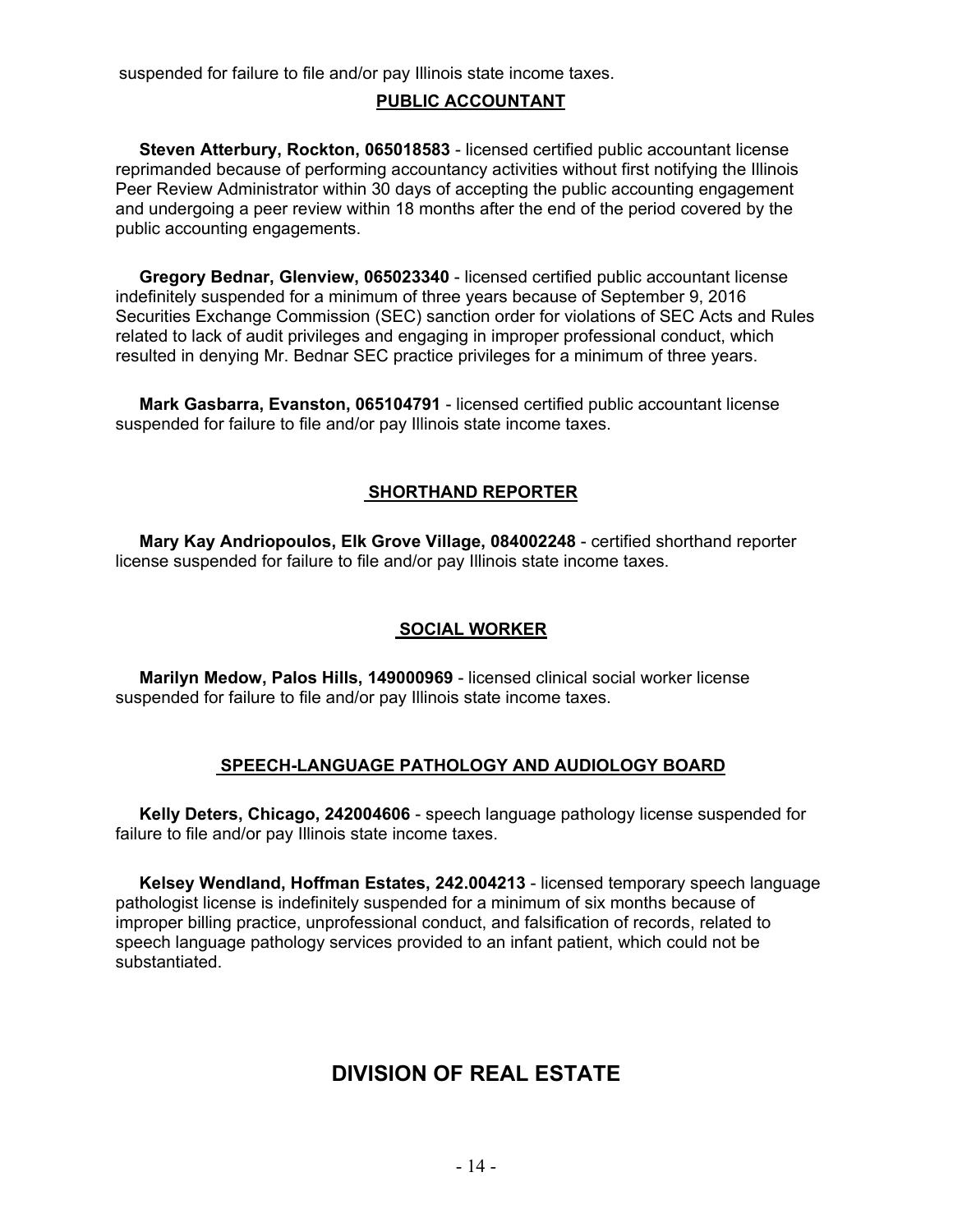#### **APPRAISAL**

 **Brian Huebner, Cary, 556004234** - certified residential real estate appraiser license suspended for failure to file and/or pay Illinois state income taxes.

 **Jason Morris Sr, Matteson, 556003260** - certified residential real estate appraiser license suspended for failure to file and/or pay Illinois state income taxes.

 **Glenn Nehlsen, Mount Prospect, 556003998** - certified residential real estate appraiser license suspended for failure to file and/or pay Illinois state income taxes.

 **Ellen Ryskin, Lake Zurich, 556004035** - certified residential real estate appraiser license ordered to take additional education due to the development of a misleading appraisal report.

#### **COMMUNITY ASSOCIATION MANAGER**

 **Rosalind Littlejohn, Bartlett, 261app3704472** - community association manager license issued, placed on probation for 1 year, and fined \$2,000 for engaging in the unlicensed practice as a community association manager.

#### **HOME INSPECTOR**

 **Corey Anderson, Versailles, 450010363** - home inspector's license fined \$500 for failure to complete his continuing education prior to renewing his license and for stating on his renewal application that he had completed the education.

 **John Buss, Cary, 450000133** - home inspector's license fined \$750 for failure to complete his continuing education prior to renewing his license and for stating on his renewal application that he had completed the education.

 **Kelly Couri, Washington, 450002439** - home inspector's license fined \$500 for failure to complete his continuing education prior to renewing his license and for stating on his renewal application that he had completed the education.

 **Andrew Danner, Libertyville, 450010675** - home inspector's license fined \$500 for failure to complete his continuing education prior to renewing his license and for stating on his renewal application that he had completed the education.

 **David Dunning, St Charles, 450002883** - home inspector's license was surrendered after failing to complete continuing education during the pre-renewal period prior to renewing the license.

 **Timothy Lohmeyer, Quincy, 450010631** - home inspector license fined \$500 for failure to complete his continuing education prior to renewing his license and for stating on his renewal application that he had completed the education.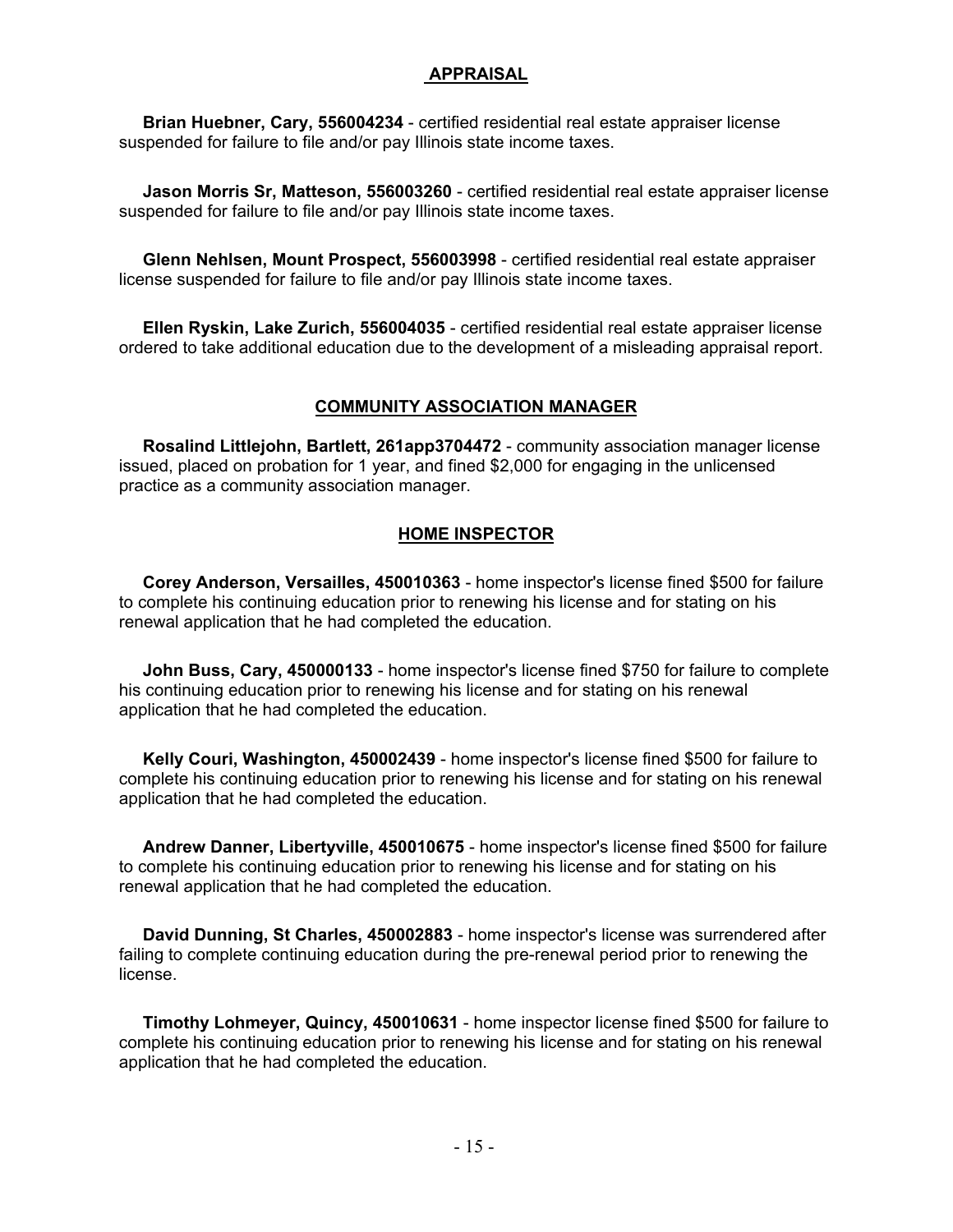**Luis Roddriguez, Elgin, 450002326** - home inspector's license fined \$750 for failure to complete his continuing education prior to renewing his license and for stating on his renewal application that he had completed the education.

#### **REAL ESTATE**

 **Chris Arce, Chicago, 475124936** - real estate broker license suspended for failure to file and/or pay Illinois state income taxes.

 **Pamela Joy Blackman, Burr Ridge, 475161508** - real estate broker license suspended for failure to file and/or pay Illinois state income taxes.

 **Erica Blossom, Chicago, 475153632** - real estate broker license suspended for failure to file and/or pay Illinois state income taxes.

 **Raymond Bowman, Chicago, 471017650** - real estate managing broker license suspended for failure to file and/or pay Illinois state income taxes.

 **Kevin C Boyd, Elmhurst, 475098743** - real estate broker license suspended for failure to file and/or pay Illinois state income taxes.

 **Shannon Dalrymple, Barrington, 475160733** - real estate broker license suspended for failure to file and/or pay Illinois state income taxes.

 **Michelle Dehl, Joliet, 473015086** - real estate leasing agent license suspended for failure to file and/or pay Illinois state income taxes.

 **Bonita Falco, Westchester, 475134773** - real estate broker license suspended for failure to file and/or pay Illinois state income taxes.

 **James Gallagher, Arlington Heights, 471015117** - real estate managing broker license suspended for failure to file and/or pay Illinois state income taxes.

 **Blake Golubic, Niles, 475124158** - real estate broker license suspended for failure to file and/or pay Illinois state income taxes.

 **Sylvia Hayde, Bensenville, 471018147** - real estate managing broker license suspended for failure to file and/or pay Illinois state income taxes.

 **Raymond Iniego, Chicago, 475109708** - real estate broker license suspended for failure to file and/or pay Illinois state income taxes.

 **Michael Jenkins, Round Lake Beach, 475152977** - real estate broker license suspended for failure to file and/or pay Illinois state income taxes.

**Denise Keller, Winnetka, 475138161** - real estate broker license suspended for failure to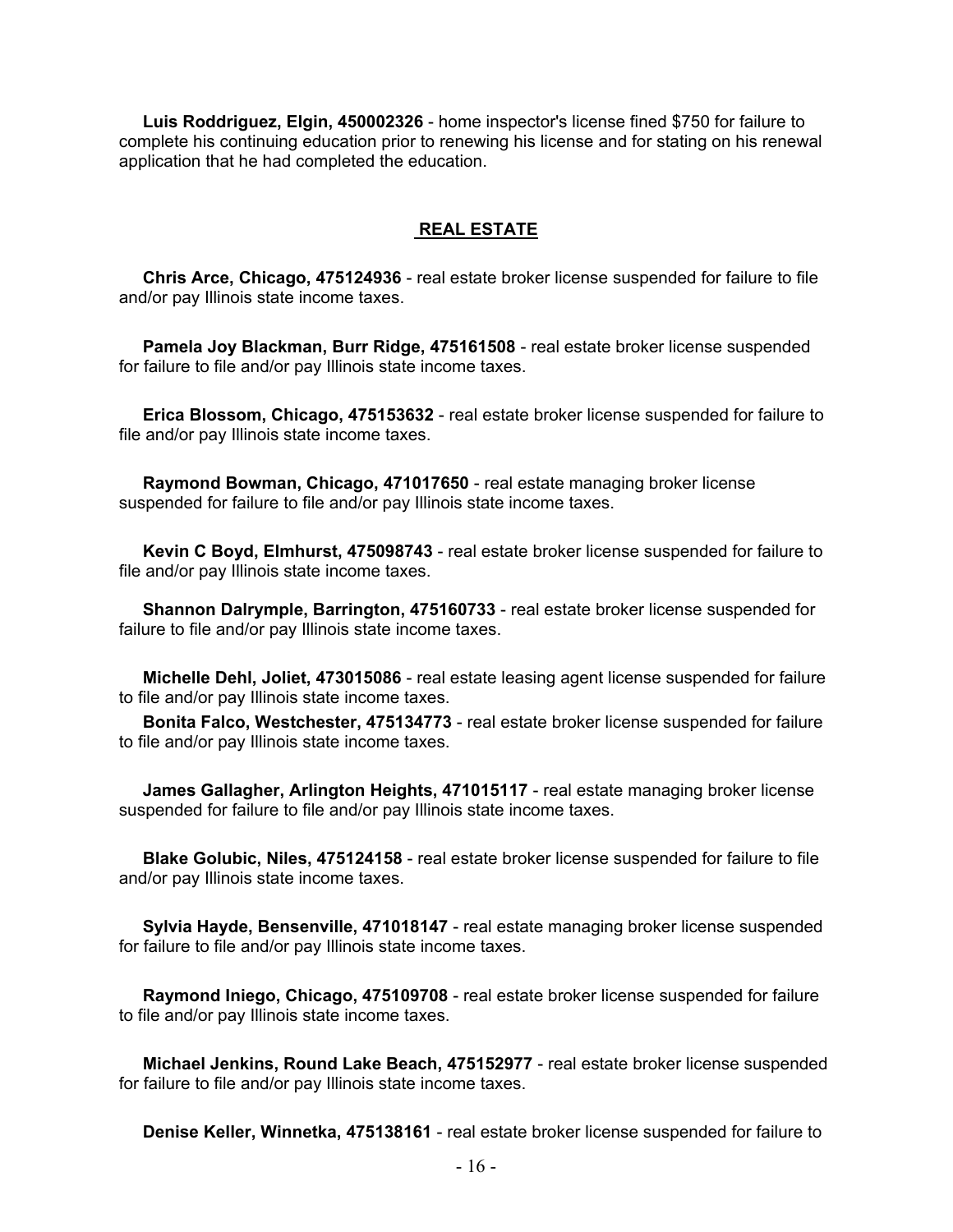file and/or pay Illinois state income taxes.

 **Mohammad Khan, Chicago, 473014022** - real estate leasing agent license indefinitely suspended for a minimum period of six months and fined \$1,000 for conducting licensed activities while not sponsored, using a diminutive name that was not registered with the Department, and for engaging in conduct with the public or other real estate licensees in a manner that was abusive and harassing.

 **Amadou Lam, Chicago, 475172058** - real estate broker license suspended for failure to file and/or pay Illinois state income taxes.

 **Dwayne Lawrence, Chicago, 471010139** - real estate managing broker license suspended for failure to pay and/or file Illinois state income taxes.

 **Tiffany J Leshoure, Homewood, 475158152** - real estate broker license suspended for failure to file and/or pay Illinois state income taxes.

 **Raul Lopez, Evanston, 475135710** - real estate broker license suspended for failure to file and/or pay Illinois state income taxes.

 **Frank Lowery Jr, Chicago, 475138463** - real estate broker license suspended for failure to file and/or pay Illinois state income taxes.

 **Jennifer Mannis, Chicago, 475140005** - real estate broker license suspended for failure to file and/or pay Illinos state income taxes.

 **Kevin McClayton, Winnetka, 475162521** - real estate broker license suspended for failure to file and/or pay Illinois state income taxes.

 **Derek McNeal, Chicago, 471008512** - real estate managing broker license placed on probation for two years and fined \$2,500 for failure to complete his continuing education prior to renewing his license and for stating on his renewal application that he had completed the education.

 **Linda Monty, Chicago, 475167775** - real estate broker license suspended for failure to file and/or pay Illinois state income taxes.

 **Christian Parker, Chicago, 473011011** - real estate leasing agent license suspended for failure to file and/or pay Illinois state income taxes.

 **Rohit Patel, Villa Park, 47511577** - real estate broker license suspended for failure to file and/or pay Illinois state income taxes.

 **Ann Ryerson, Glen Ellyn, 471008642** - real estate managing broker license suspended for failure to file and/or pay Illinois state income taxes.

 **Tony Savala, Rock Island, 475141970** - real estate broker license suspended for failure to file and/or pay Illinois state income taxes.